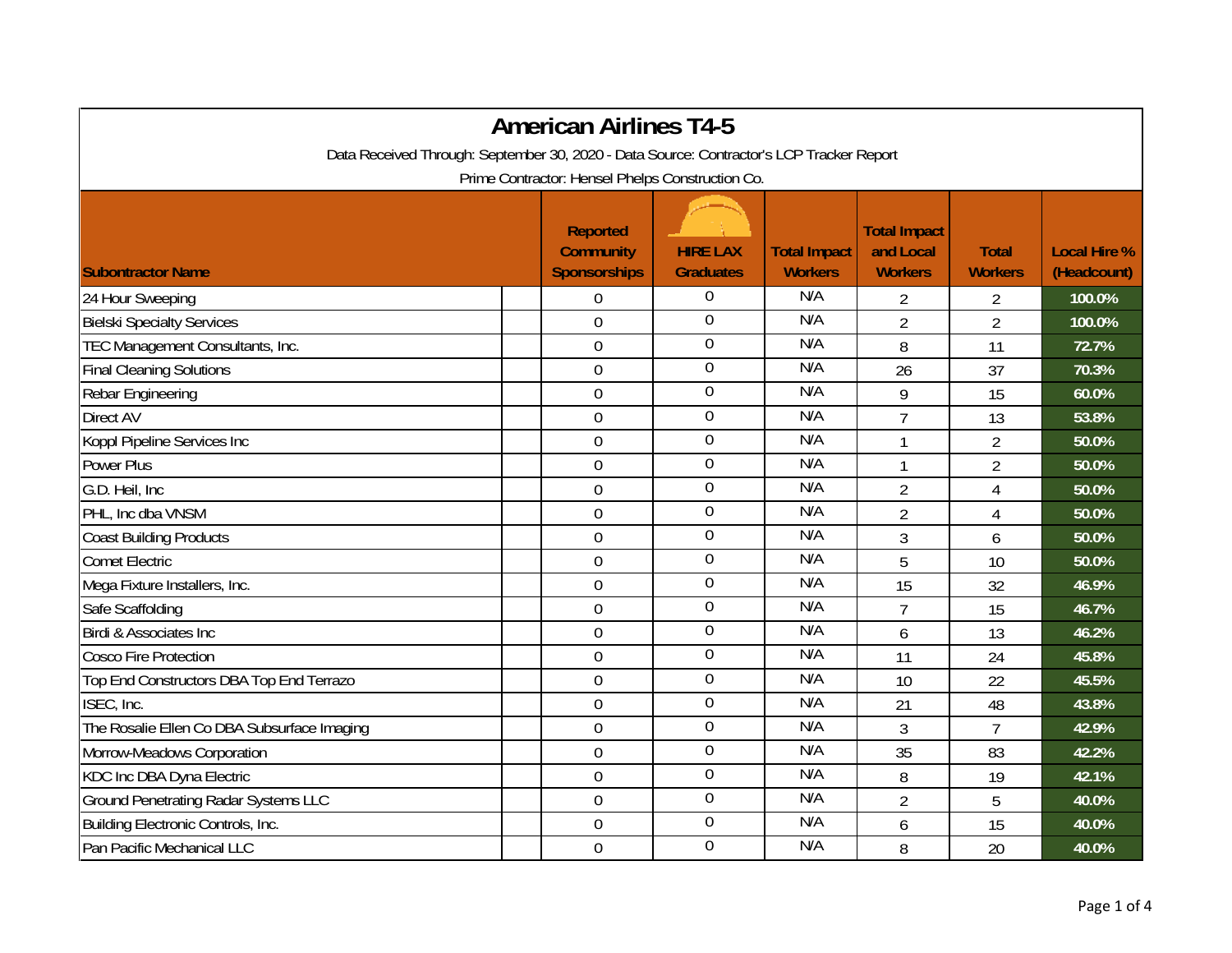| <b>American Airlines T4-5</b>                                                            |            |                                                            |                                     |                                       |                                                    |                                |                                    |  |
|------------------------------------------------------------------------------------------|------------|------------------------------------------------------------|-------------------------------------|---------------------------------------|----------------------------------------------------|--------------------------------|------------------------------------|--|
| Data Received Through: September 30, 2020 - Data Source: Contractor's LCP Tracker Report |            |                                                            |                                     |                                       |                                                    |                                |                                    |  |
| Prime Contractor: Hensel Phelps Construction Co.                                         |            |                                                            |                                     |                                       |                                                    |                                |                                    |  |
| <b>Subontractor Name</b>                                                                 |            | <b>Reported</b><br><b>Community</b><br><b>Sponsorships</b> | <b>HIRE LAX</b><br><b>Graduates</b> | <b>Total Impact</b><br><b>Workers</b> | <b>Total Impact</b><br>and Local<br><b>Workers</b> | <b>Total</b><br><b>Workers</b> | <b>Local Hire %</b><br>(Headcount) |  |
| Infinity Drywall Contracting Inc                                                         |            | 1                                                          | 1                                   | N/A                                   | 35                                                 | 90                             | 38.9%                              |  |
| CSI Electrical Contractors, Inc.                                                         |            | $\overline{0}$                                             | $\overline{0}$                      | N/A                                   | 6                                                  | 16                             | 37.5%                              |  |
| Masonry Concepts, Inc.                                                                   |            | $\boldsymbol{0}$                                           | $\boldsymbol{0}$                    | N/A                                   | $\overline{4}$                                     | 11                             | 36.4%                              |  |
| Cupertino Electric, Inc.                                                                 |            | $\boldsymbol{0}$                                           | $\boldsymbol{0}$                    | N/A                                   | 23                                                 | 66                             | 34.8%                              |  |
| Condon Jonson & Associates                                                               |            | $\boldsymbol{0}$                                           | $\boldsymbol{0}$                    | N/A                                   | 18                                                 | 53                             | 34.0%                              |  |
| Architectural Glass & Aluminum                                                           | <b>NEW</b> | $\boldsymbol{0}$                                           | $\boldsymbol{0}$                    | N/A                                   | $\mathbf{1}$                                       | 3                              | 33.3%                              |  |
| Assa Abloy Entrance Systems US Inc                                                       |            | $\boldsymbol{0}$                                           | $\boldsymbol{0}$                    | N/A                                   | 1                                                  | 3                              | 33.3%                              |  |
| Paulhus Milwork Installation                                                             |            | $\boldsymbol{0}$                                           | $\boldsymbol{0}$                    | N/A                                   | $\overline{2}$                                     | 6                              | 33.3%                              |  |
| <b>Badger Daylighting Corp</b>                                                           |            | $\overline{0}$                                             | $\overline{0}$                      | N/A                                   | 3                                                  | 9                              | 33.3%                              |  |
| <b>Concrete Coring Company</b>                                                           |            | $\mathbf 0$                                                | $\boldsymbol{0}$                    | N/A                                   | 4                                                  | 12                             | 33.3%                              |  |
| Johnson & Turner Painting Co, Inc.                                                       |            | $\boldsymbol{0}$                                           | $\boldsymbol{0}$                    | N/A                                   | 5                                                  | 15                             | 33.3%                              |  |
| <b>Hensel Phelps Construction-AA</b>                                                     |            | $\mathbf 0$                                                | $\boldsymbol{0}$                    | N/A                                   | 24                                                 | 72                             | 33.3%                              |  |
| Matrix Environmental                                                                     |            | $\mathbf 0$                                                | $\mathbf 0$                         | N/A                                   | 24                                                 | 72                             | 33.3%                              |  |
| Performance Contracting, Inc.                                                            |            | $\mathbf 0$                                                | $\boldsymbol{0}$                    | N/A                                   | 55                                                 | 166                            | 33.1%                              |  |
| Washington Iron Works                                                                    |            | $\boldsymbol{0}$                                           | $\boldsymbol{0}$                    | N/A                                   | 14                                                 | 44                             | 31.8%                              |  |
| Southern California Grading, Inc.                                                        |            | $\overline{0}$                                             | $\mathbf 0$                         | N/A                                   | $\overline{7}$                                     | 23                             | 30.4%                              |  |
| <b>Environmental Construction Group (ECG)</b>                                            |            | $\mathbf 0$                                                | $\mathbf 0$                         | N/A                                   | 22                                                 | 74                             | 29.7%                              |  |
| <b>Best Contracting Services</b>                                                         |            | $\mathbf 0$                                                | $\mathbf 0$                         | N/A                                   | 8                                                  | 27                             | 29.6%                              |  |
| Murray Company                                                                           |            | $\overline{0}$                                             | $\boldsymbol{0}$                    | N/A                                   | 19                                                 | 66                             | 28.8%                              |  |
| Psomas                                                                                   |            | $\boldsymbol{0}$                                           | $\overline{0}$                      | N/A                                   | $\overline{2}$                                     | $\overline{7}$                 | 28.6%                              |  |
| Premier Tile & Marble                                                                    |            | $\boldsymbol{0}$                                           | $\mathbf 0$                         | N/A                                   | 11                                                 | 39                             | 28.2%                              |  |
| <b>SASCO</b>                                                                             |            | $\boldsymbol{0}$                                           | $\boldsymbol{0}$                    | N/A                                   | 10                                                 | 37                             | 27.0%                              |  |
| Signature Flooring, Inc.                                                                 |            | $\mathbf 0$                                                | $\boldsymbol{0}$                    | N/A                                   | 8                                                  | 31                             | 25.8%                              |  |
| Siemens Industry, Inc.                                                                   |            | $\mathbf 0$                                                | $\overline{0}$                      | N/A                                   |                                                    | $\overline{4}$                 | 25.0%                              |  |
| Direct AV                                                                                |            | $\mathbf 0$                                                | $\boldsymbol{0}$                    | N/A                                   | $\overline{2}$                                     | 8                              | 25.0%                              |  |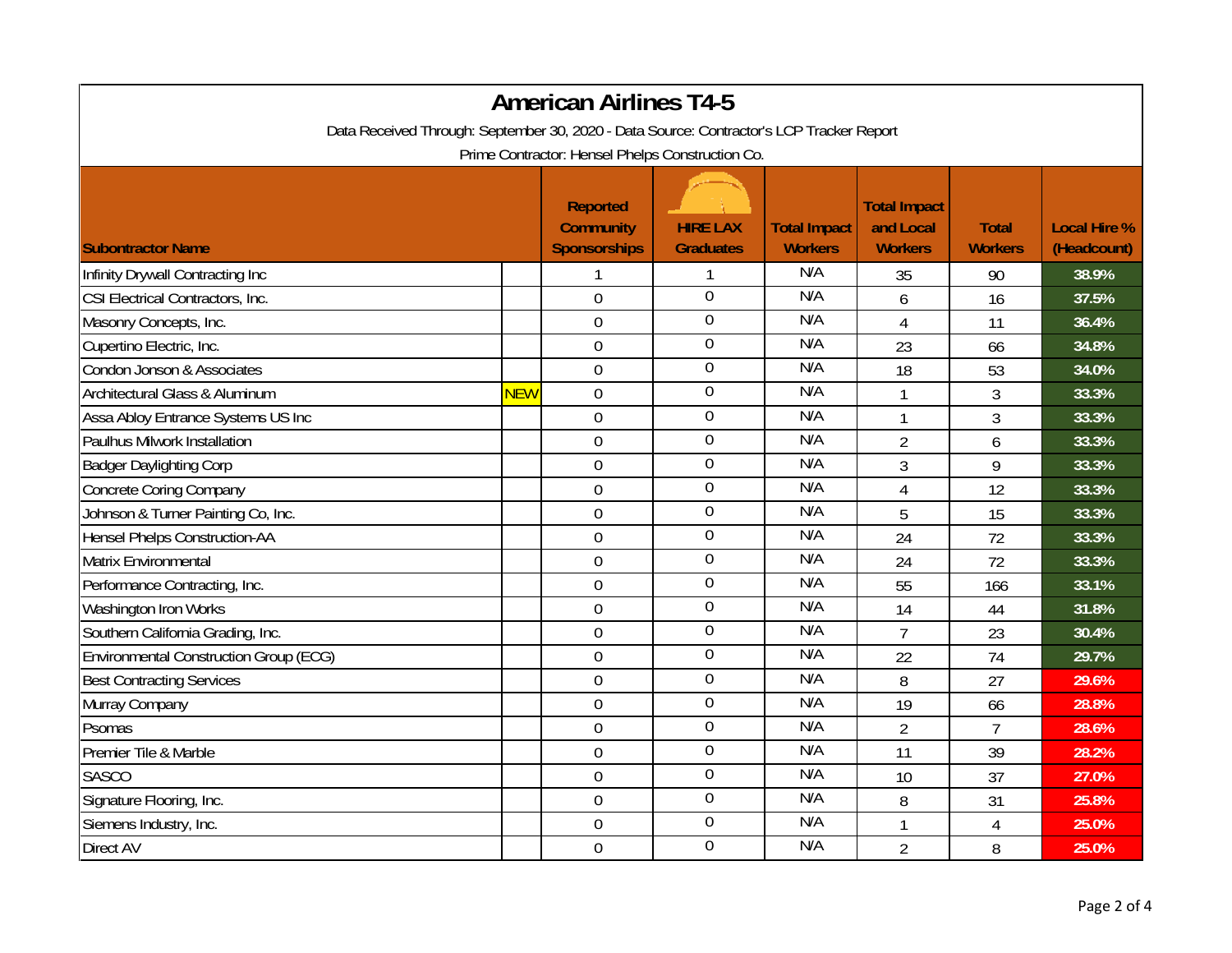| <b>American Airlines T4-5</b>                                                            |            |                                                            |                                     |                                       |                                                    |                                |                                    |  |
|------------------------------------------------------------------------------------------|------------|------------------------------------------------------------|-------------------------------------|---------------------------------------|----------------------------------------------------|--------------------------------|------------------------------------|--|
| Data Received Through: September 30, 2020 - Data Source: Contractor's LCP Tracker Report |            |                                                            |                                     |                                       |                                                    |                                |                                    |  |
| Prime Contractor: Hensel Phelps Construction Co.                                         |            |                                                            |                                     |                                       |                                                    |                                |                                    |  |
| <b>Subontractor Name</b>                                                                 |            | <b>Reported</b><br><b>Community</b><br><b>Sponsorships</b> | <b>HIRE LAX</b><br><b>Graduates</b> | <b>Total Impact</b><br><b>Workers</b> | <b>Total Impact</b><br>and Local<br><b>Workers</b> | <b>Total</b><br><b>Workers</b> | <b>Local Hire %</b><br>(Headcount) |  |
| Martinez Steel Corp                                                                      |            | $\boldsymbol{0}$                                           | 0                                   | N/A                                   | 4                                                  | 16                             | 25.0%                              |  |
| Corradini Corp                                                                           |            | $\overline{0}$                                             | $\overline{0}$                      | N/A                                   | $\overline{4}$                                     | 18                             | 22.2%                              |  |
| <b>Sterndahl Enterprises</b>                                                             |            | $\boldsymbol{0}$                                           | $\boldsymbol{0}$                    | N/A                                   | 6                                                  | 27                             | 22.2%                              |  |
| Otis Elevator                                                                            |            | $\boldsymbol{0}$                                           | 0                                   | N/A                                   | 6                                                  | 28                             | 21.4%                              |  |
| <b>Brymax Construction Services</b>                                                      |            | $\boldsymbol{0}$                                           | $\mathbf 0$                         | N/A                                   | $\mathbf{1}$                                       | 5                              | 20.0%                              |  |
| Ethos Energy Field Services LLC                                                          |            | $\overline{2}$                                             | $\overline{2}$                      | N/A                                   | 10                                                 | 51                             | 19.6%                              |  |
| Xcel Mechanical System, Inc.                                                             |            | $\boldsymbol{0}$                                           | $\boldsymbol{0}$                    | N/A                                   | 3                                                  | 16                             | 18.8%                              |  |
| Gonsalves & Santucci Inc DBA Conco Pumping                                               |            | $\overline{0}$                                             | $\mathbf 0$                         | N/A                                   | $\overline{2}$                                     | 11                             | 18.2%                              |  |
| Harwood Construction, Inc.                                                               |            | $\mathbf 0$                                                | $\overline{0}$                      | N/A                                   | $\mathbf{1}$                                       | 6                              | 16.7%                              |  |
| <b>Connor Concrete Cutting and Coring</b>                                                |            | $\overline{0}$                                             | $\mathbf 0$                         | N/A                                   | 3                                                  | 18                             | 16.7%                              |  |
| Traffic Management Inc.                                                                  |            | $\boldsymbol{0}$                                           | $\boldsymbol{0}$                    | N/A                                   | $\mathbf{1}$                                       | $\overline{7}$                 | 14.3%                              |  |
| Critchfield Mechanical Inc of Southern CA                                                |            | $\mathbf 0$                                                | 0                                   | N/A                                   | 8                                                  | 63                             | 12.7%                              |  |
| Commercial Scaffolding of CA Inc.                                                        |            | $\overline{0}$                                             | 0                                   | N/A                                   | $\mathbf{1}$                                       | 8                              | 12.5%                              |  |
| Hill Crane Service, Inc.                                                                 |            | $\boldsymbol{0}$                                           | $\boldsymbol{0}$                    | N/A                                   | $\mathbf{1}$                                       | 17                             | 5.9%                               |  |
| Mr. Crane, Inc.                                                                          |            | $\mathbf 0$                                                | 0                                   | N/A                                   | $\mathbf{1}$                                       | 25                             | 4.0%                               |  |
| Fastrack Rentals Inc.                                                                    |            | $\overline{0}$                                             | $\mathbf 0$                         | N/A                                   | $\overline{0}$                                     | $\mathbf{1}$                   | 0.0%                               |  |
| Vernes Plumbing Inc.                                                                     |            | $\mathbf 0$                                                | $\overline{0}$                      | N/A                                   | $\overline{0}$                                     | $\mathbf{1}$                   | 0.0%                               |  |
| Angelus Waterproofing & Restoration, Inc.                                                |            | $\overline{0}$                                             | $\mathbf 0$                         | N/A                                   | $\overline{0}$                                     | $\overline{2}$                 | 0.0%                               |  |
| C Below                                                                                  |            | $\boldsymbol{0}$                                           | $\mathbf 0$                         | N/A                                   | $\overline{0}$                                     | $\overline{2}$                 | 0.0%                               |  |
| <b>GMAT Inc DBA Inland Overhead Door Company</b>                                         | <b>NEW</b> | $\boldsymbol{0}$                                           | $\overline{0}$                      | N/A                                   | $\overline{0}$                                     | $\overline{2}$                 | 0.0%                               |  |
| Halco Service Corp dba Halco Testing Services                                            |            | $\boldsymbol{0}$                                           | 0                                   | N/A                                   | $\mathbf 0$                                        | $\overline{2}$                 | 0.0%                               |  |
| <b>Keenan Doors</b>                                                                      |            | $\boldsymbol{0}$                                           | $\boldsymbol{0}$                    | N/A                                   | $\overline{0}$                                     | $\overline{2}$                 | 0.0%                               |  |
| The Door Crew Inc                                                                        |            | $\mathbf 0$                                                | 0                                   | N/A                                   | $\overline{0}$                                     | $\overline{2}$                 | 0.0%                               |  |
| Air Balance Co, Inc.                                                                     |            | $\mathbf 0$                                                | $\overline{0}$                      | N/A                                   | $\overline{0}$                                     | 3                              | 0.0%                               |  |
| Karcher Interior Systems, Inc                                                            |            | $\mathbf 0$                                                | $\overline{0}$                      | N/A                                   | $\overline{0}$                                     | $\overline{3}$                 | 0.0%                               |  |